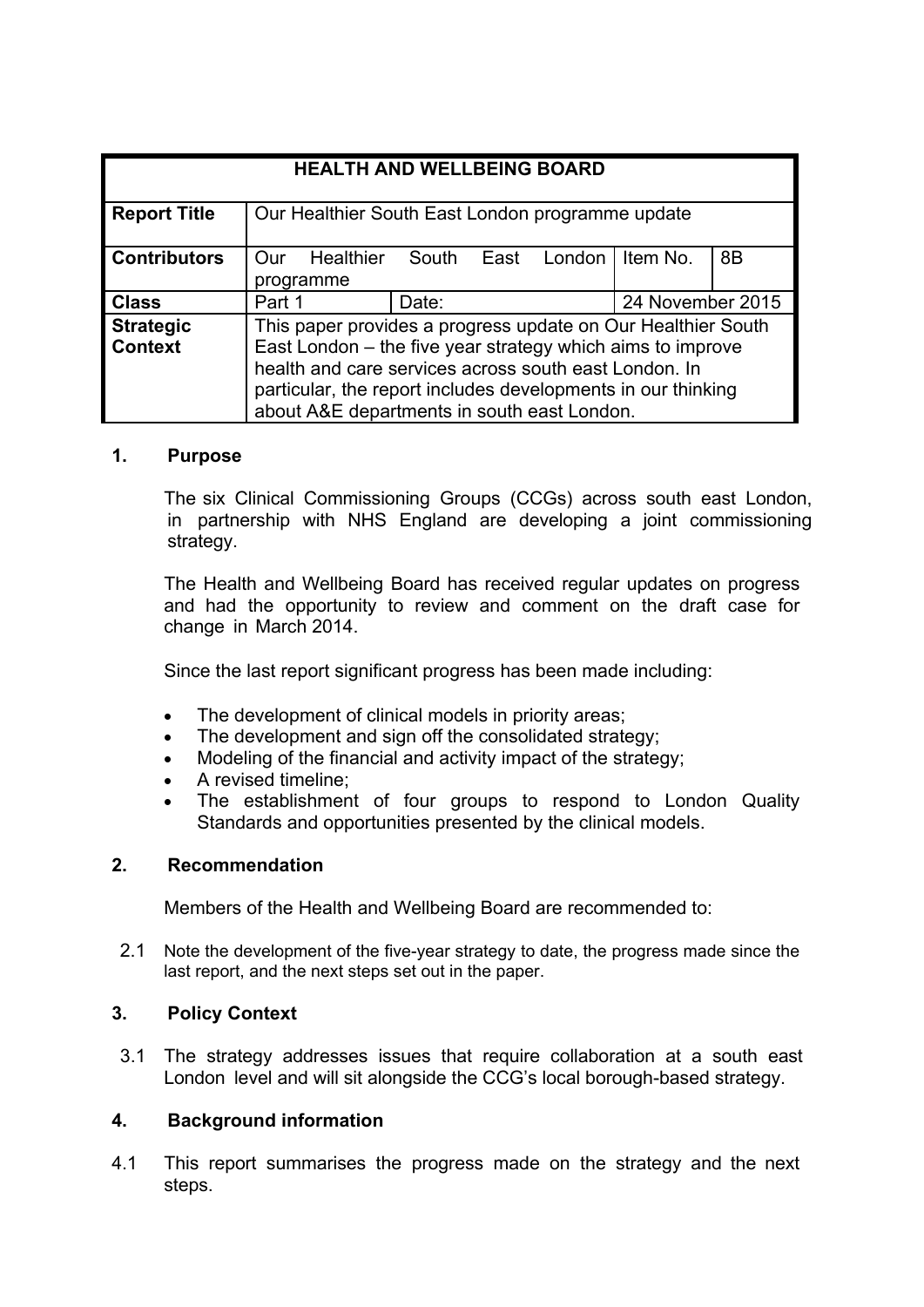- 4.2 The strategy is being developed in partnership with local authorities, NHS providers, patients, local people and other key stakeholders. Its development is overseen by a programme board, the Clinical Commissioning Board, comprising the chairs and chief officers of the six Clinical Commissioning Groups with colleagues from NHS England and representation from local authority chief executives, plus Healthwatch and patient and public voices. The Clinical Commissioning Board is in turn supported by a Partnership Group, bringing together local authority chief executives, NHS providers and other partners. Clinical leadership from CCGs, NHS providers and social care/children's services is provided by the Clinical Executive Group and six Clinical Leadership Groups.
- 4.3 The strategy complements and builds on local work and has a particular focus on those areas where improvement can only be delivered by collective action or where there is added value from working collectively. It seeks to respond to local needs and aspirations, to improve the health of people in south east London, to reduce health inequalities and to deliver a health care system which is clinically and financially sustainable. It also meets the NHS England requirement that all CCGs develop a commissioning strategy.
- 4.4 The strategy is being developed through an iterative process, so this report reflects the progress to date. It sets out the progress in developing a whole system model for south east London and the six priority areas for intervention: community-based care, children, maternity services, cancer, urgent and emergency care and planned care. Each of these priority areas has a Clinical Leadership Group drawn from local NHS organisations, local authorities, Healthwatch and members of the public. The appendices describe the current position in relation to the development of whole system outcomes and modelling the impact of the strategy across health and social care.
- 4.5 The appendices describe in some detail the development of local care networks, which are the cornerstone of the shift to more care being delivered in primary and community care settings.
- 4.6 Through our strategy we are working to reduce unnecessary hospital visits and admissions, help people to get out of hospital quicker when they are admitted, and give people more appropriate care in the community.

We recently updated hospitals across south east London on work to establish how A&E departments will need to change in the future to continue to meet the growing needs of patients. Our work to date suggests that investment in community and primary care services will help us avoid a further increase in A&E activity and hospital admissions, but will not significantly reduce it. So we expect that we will still need all of south east London's existing A&E departments in the future.

Currently our A&E departments do not meet all of the London Quality Standards and they see too many patients who could be better dealt with in